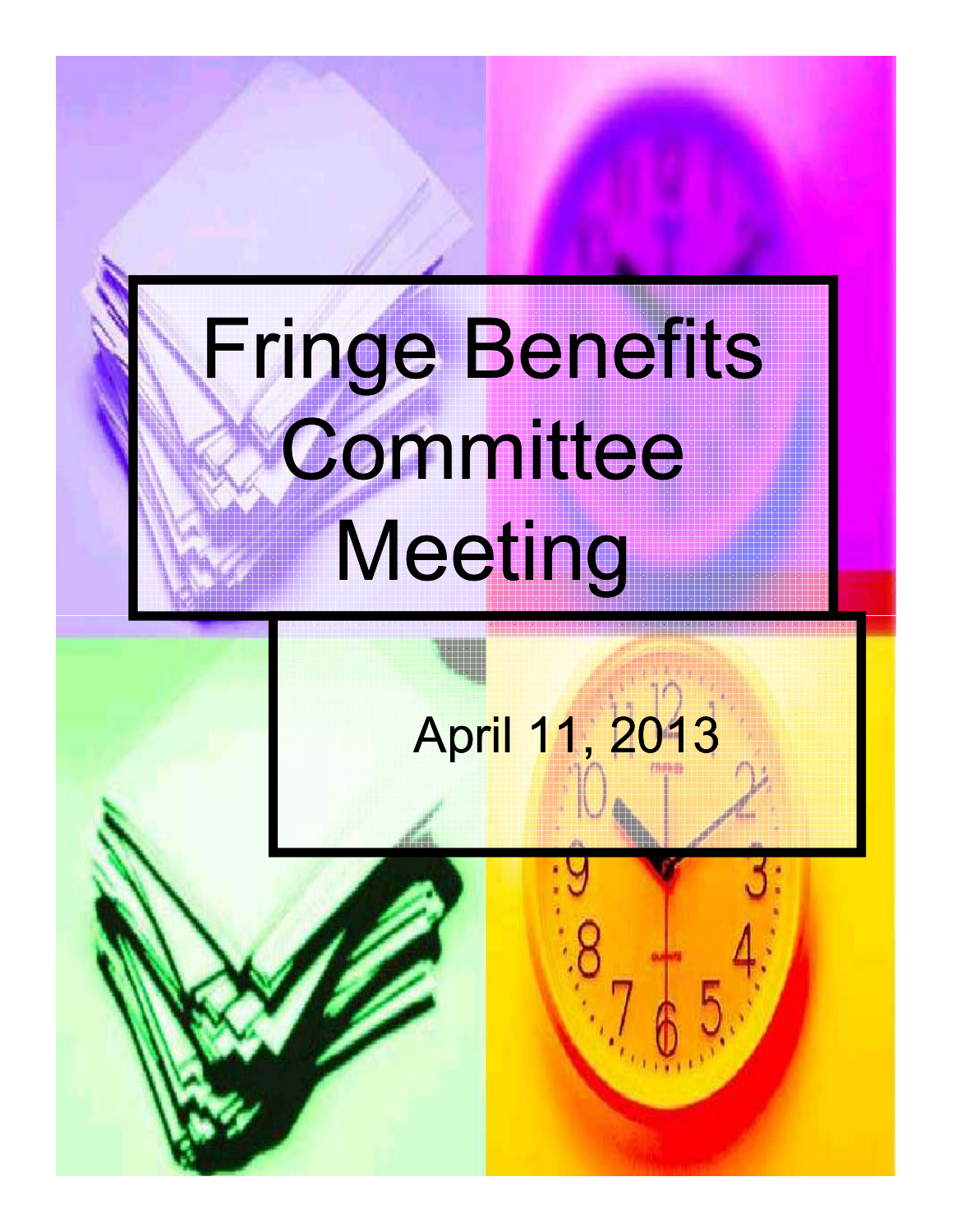

### Agenda

- 1. Employee & Retiree Survey Results
- 2. Update on Health Care Reforms
	- 1. Reforms already in place
	- 2. Introduction of exchanges 2013-October 2013 open enrollment
	- 3. Minimal essential benefits for parttime employees, effective 1/1/14
- 3. Peralta Open Enrollment 2013.
	- 1. Mailings, workshops, and events
	- 2. Joint Administrative Agreement
- 4. Rate Development Update
	- Status of Rate development 1.
		- 1. Update on Kaiser
		- 2. Update on self-funding
		- $3.$  Final rates-timing is same as last year  $-$ to be finalized next week!
- 5. Next meeting:
	- 1. Results of Other Post Employment Benefits (OPEB) actuarial study
	- 2. Medicare update
	- 3. Rate confirmations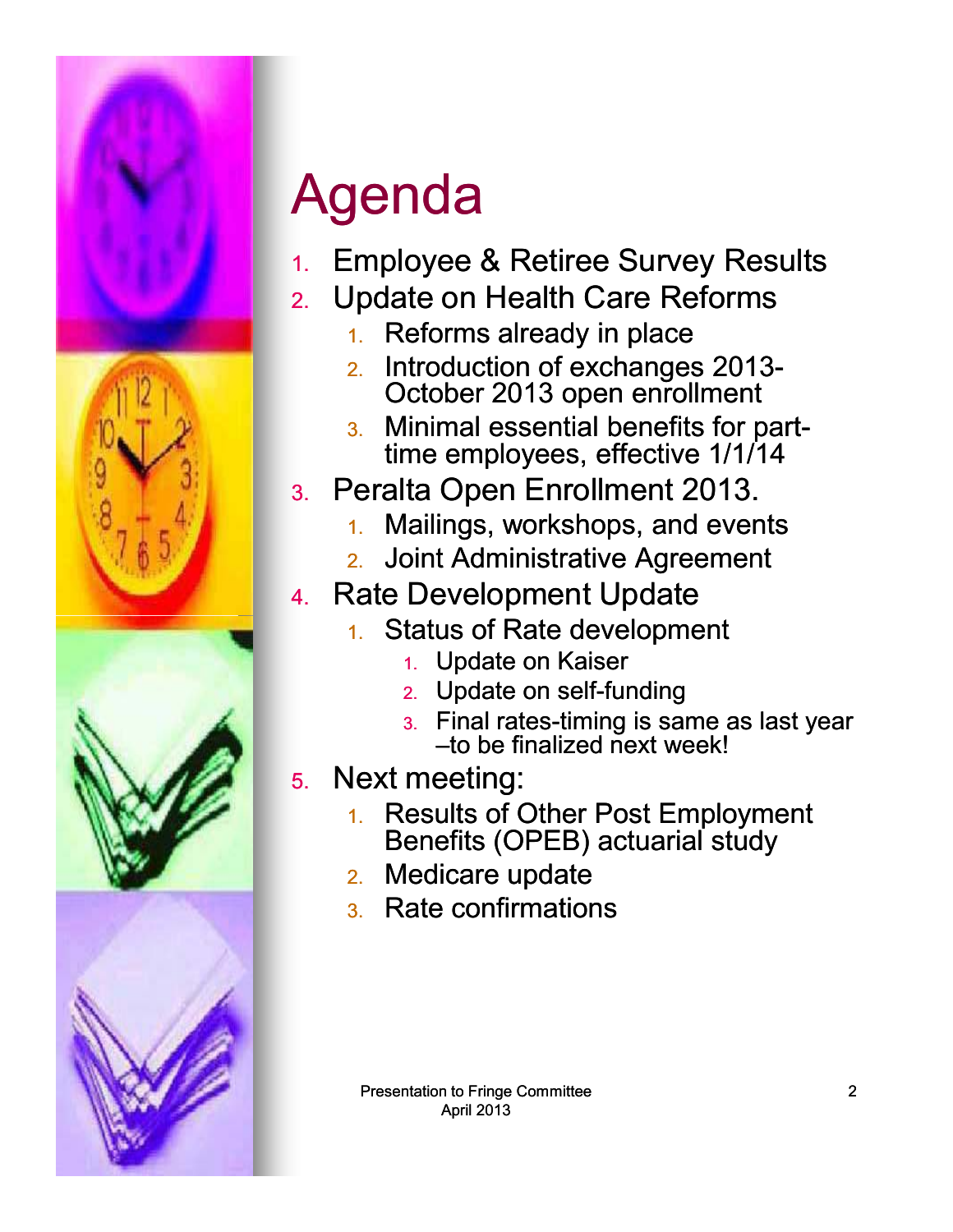

Ē

#### Employee & Retiree Survey Results

- **Nine Questions**
- Over 200 respondents
	- Survey Highlights
- Popular workshop interests:
	- $\bullet$ Wills Trusts & Estates
	- $\bullet$ Post Employment Benefits
	- Long-term care
	- Popular Activities
		- $\bullet$ Picnic at the county fair
		- $\bullet$ Cruise Around the Bay
- Ideas about health and wellness communications and interests:
	- $\bullet$  Monthly emails about health & wellness; include tips in the newsletter along with personal accomplishments within the Peralta community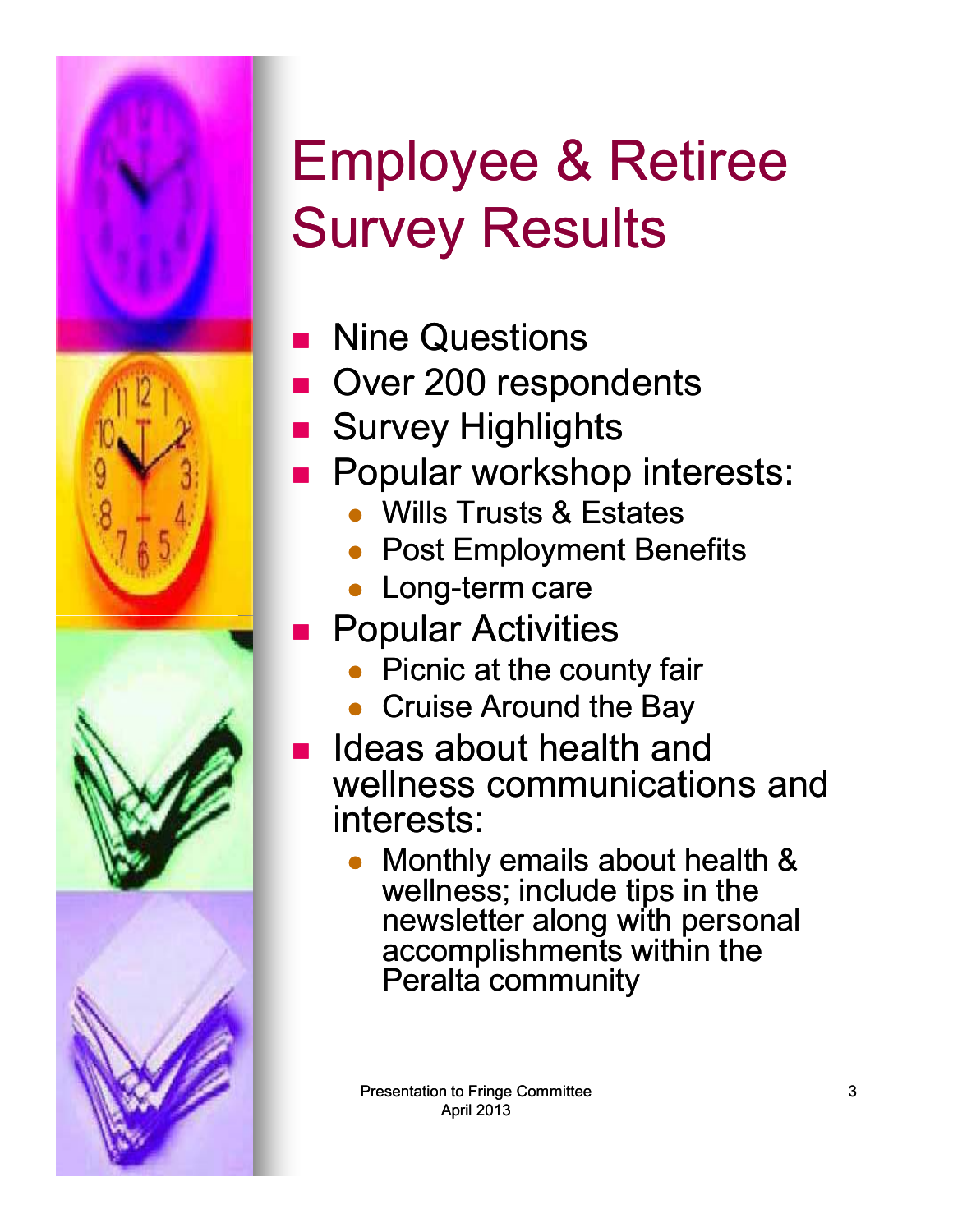

- Review of reforms already in place
	- W-2 reporting for employer costs of benefits
	- Phasing out of pre-existing conditions
	- Covering dependents to age 26
	- Elimination of plan limit on wellness benefits for nongrandfathered plans
	- Elimination of office visit copays for wellness exams on non-grandfathered plans
	- **Summary of Benefits** Coverage (SBC requirement)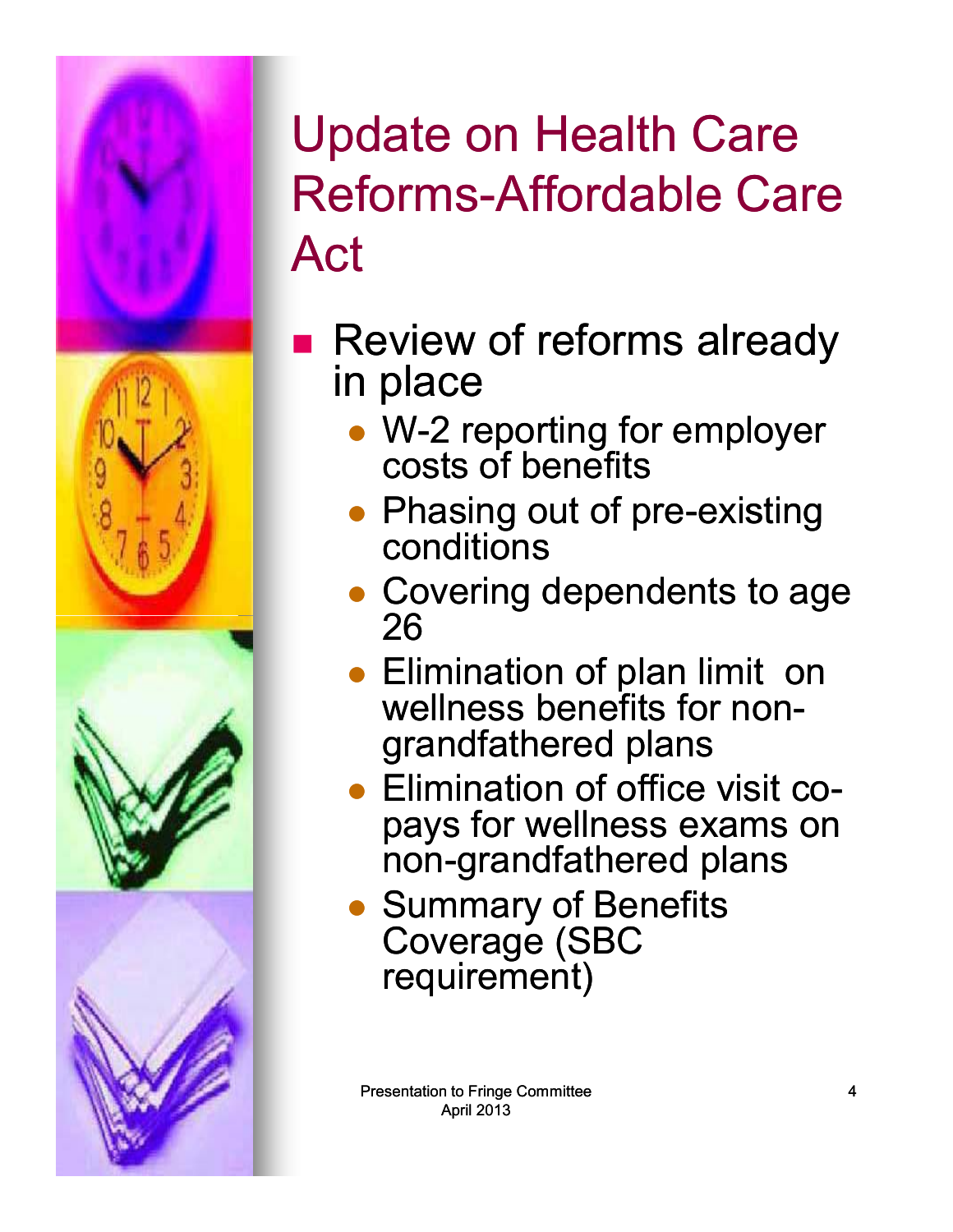

- **Most immediate upcoming** reforms
	- PHI & HIPAA
		- **Protected Health Information** (PHI)
		- **Health Insurance Portability and** Accountability Act (HIPAA)
		- $\blacksquare$  Requires that we take extra steps to protect the health information of covered members,
			- Increased use of
				- **encrypting software,** passwords & user ids for communication even among peers and colleagues
				- **Ne will introduce additional** controls and forms
	- **•** Introduction of exchanges
		- http://welcoa.com/
	- $\bullet$ Minimal essential benefits for parttime employees effective January 1, 2014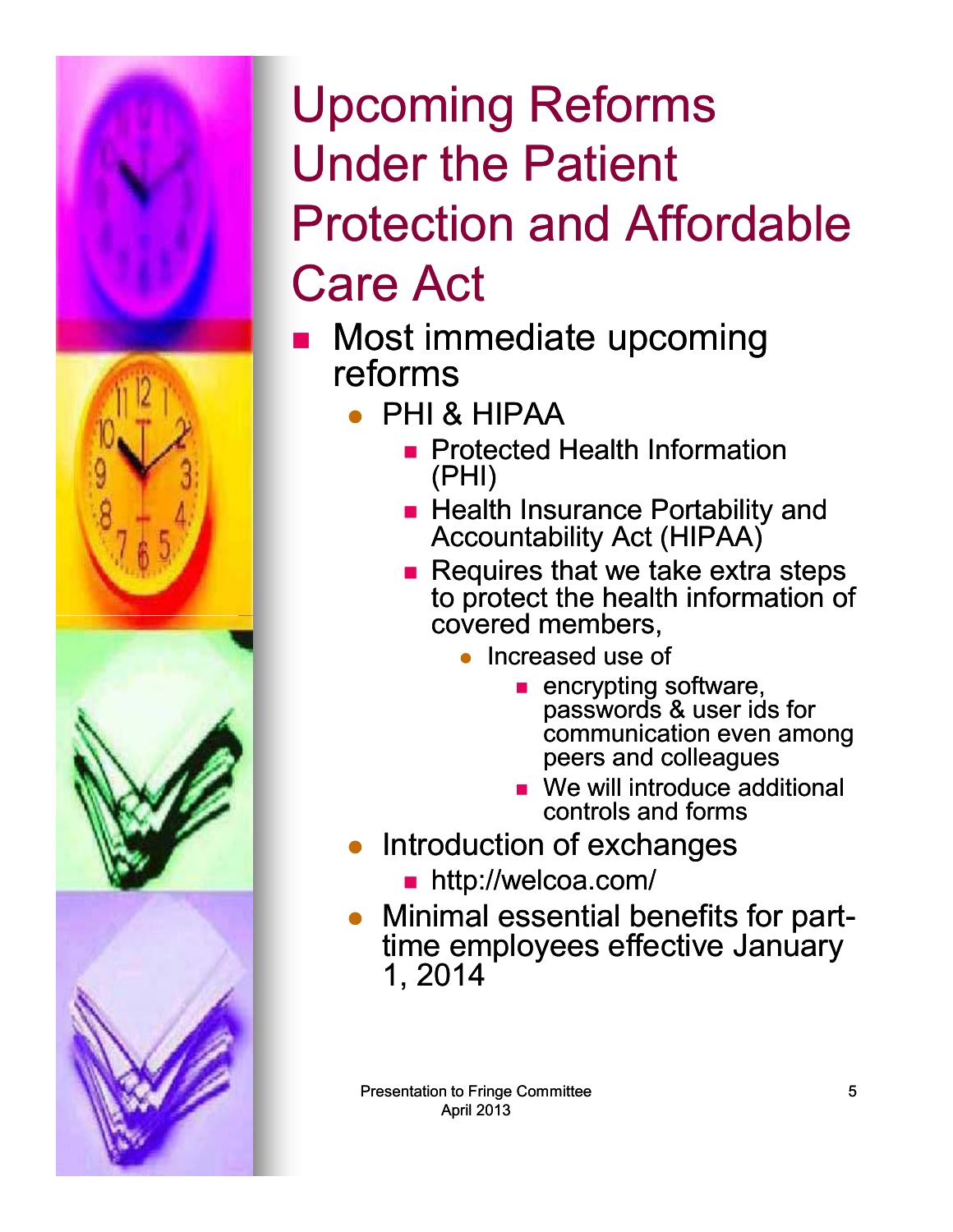

#### Open Enrollment 2013 Benefits Office

- Overview of Open Enrollment
	- $\bullet$  *What is open enrollment?* Open Enrollment is the Annual Opportunity to change plans and enroll eligible dependents
	- $\bullet$ Begins May 1, closes May 31
	- $\bullet$ Changes become effective July 1, 2013
	- $\bullet$  If no changes, then benefit coverage continues-no mandatory re-enrollment this year
	- $\bullet$  *New*: Announcement of Joint Administrative Agreement
	- $\bullet$ *New:* 2013-2014 rates (pending with consultant)
- Review
	- $\bullet$  Streamlined announcement, to be mailed 4/12 (see attached)
	- $\bullet$  Annual Distribution of "**Peralta Benefits Everyone April 2013"**, required notices, rates and other updates, to be mailed 4/19
	- $\bullet$ Thank you for your feedback
	- $\bullet$ Who will attend Fair on your behalf? 4/30